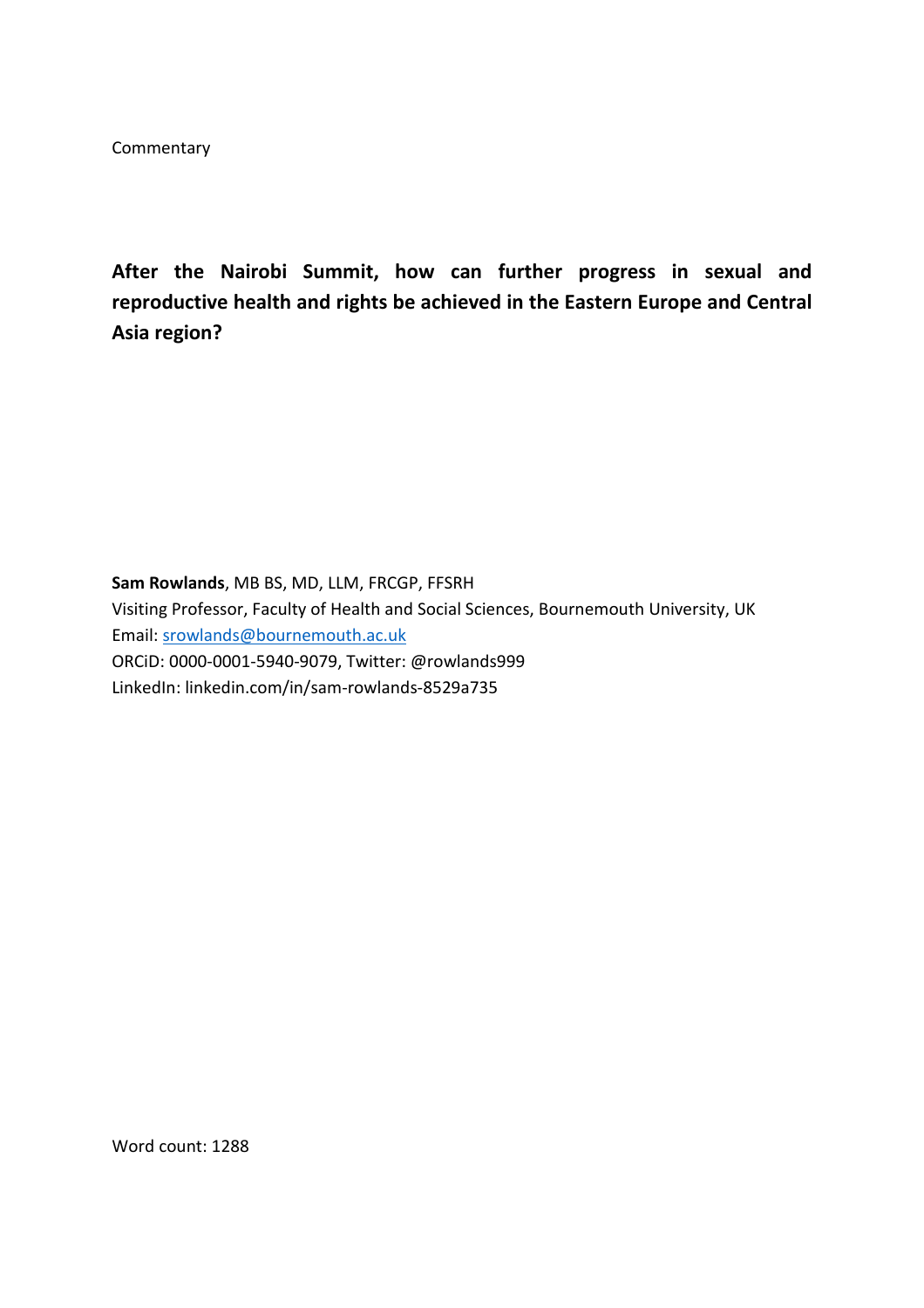The European Board and College of Obstetrics and Gynaecology and the European Society of Contraception and Reproductive Health have together issued a Position Statement on the Sexual and Reproductive Health of Women living in Eastern Europe and Central Asia. The release of this statement was timed to mark the  $25<sup>th</sup>$  anniversary of the Cairo International Conference on Population and Development (ICPD). The two organisations are committed to working with the United Nations Population Fund (UNFPA) to promote sexual and reproductive health and rights in the countries that surround the Black and Caspian Seas. The Position Statement nicely summarises the current situation in this region and outlines how the two organisations plan to work with UNFPA on a range of topics.

The November 2019 Nairobi Summit on ICPD25 was convened by the governments of Denmark and Kenya; more than 9,500 delegates attended. The Summit was a unique opportunity to attempt to complete the unfinished business of the ICPD Programme of Action. The Nairobi Statement was agreed by the more than 170 countries who attended [1]. However, eleven countries, including Belarus, dissented; they do not believe the term 'sexual and reproductive health/rights' should be used [2]. One of the sessions in Nairobi was on 'Meaningful youth participation in Europe and Central Asia'. Some of the main targets to be met by 2030 are the so-called triple zero goals:

- Zero unmet need for contraceptive information and supplies
- Zero preventable maternal deaths
- Zero gender-based violence

The topics covered in the Summit are integral parts of Sustainable Development Goals (SDGs) 3 and 5 [3]. These goals are timed for 2030; there will be no ICPD50. Clearly, these targets are aspirational as zero targets in real life are unachievable. The SDGs are intimately bound up with the global commitment to achieving Universal Health Coverage [4].

More than 1,250 concrete commitments were made by 170 countries either before or at the Summit [5]. \$10 billion was pledged; this falls far short of the \$264 billion that UNFPA estimates is needed to achieve the targets set [6]. Non-financial pledges were also made. For instance, Kenya pushed forward its deadline to end female genital mutilation to 2022, eight years earlier than its previous target [7].

Countries differ enormously, and so do local areas within countries, culturally, politically, geographically and so on. We cannot offer universal solutions looking in from outside. The Position Statement is clear on this and offers to work in partnership with other stakeholders and supports multisectoral cooperation. It could be added that solutions to problems usually come from within communities if leaders, advocates, activists, politicians and others are supported.

What are the sexual and reproductive health challenges specific to Eastern Europe and Central Asia? National SRHR action plans are needed; these have so far been developed in a minority of countries in the region: Albania, Georgia, Moldova, North Macedonia, Serbia and Tajikistan [4]. Wider shifts in society are needed to meet SDG 5 on Gender Equality. Taking the example of Turkey, considerable progress in SRHR has been made over the last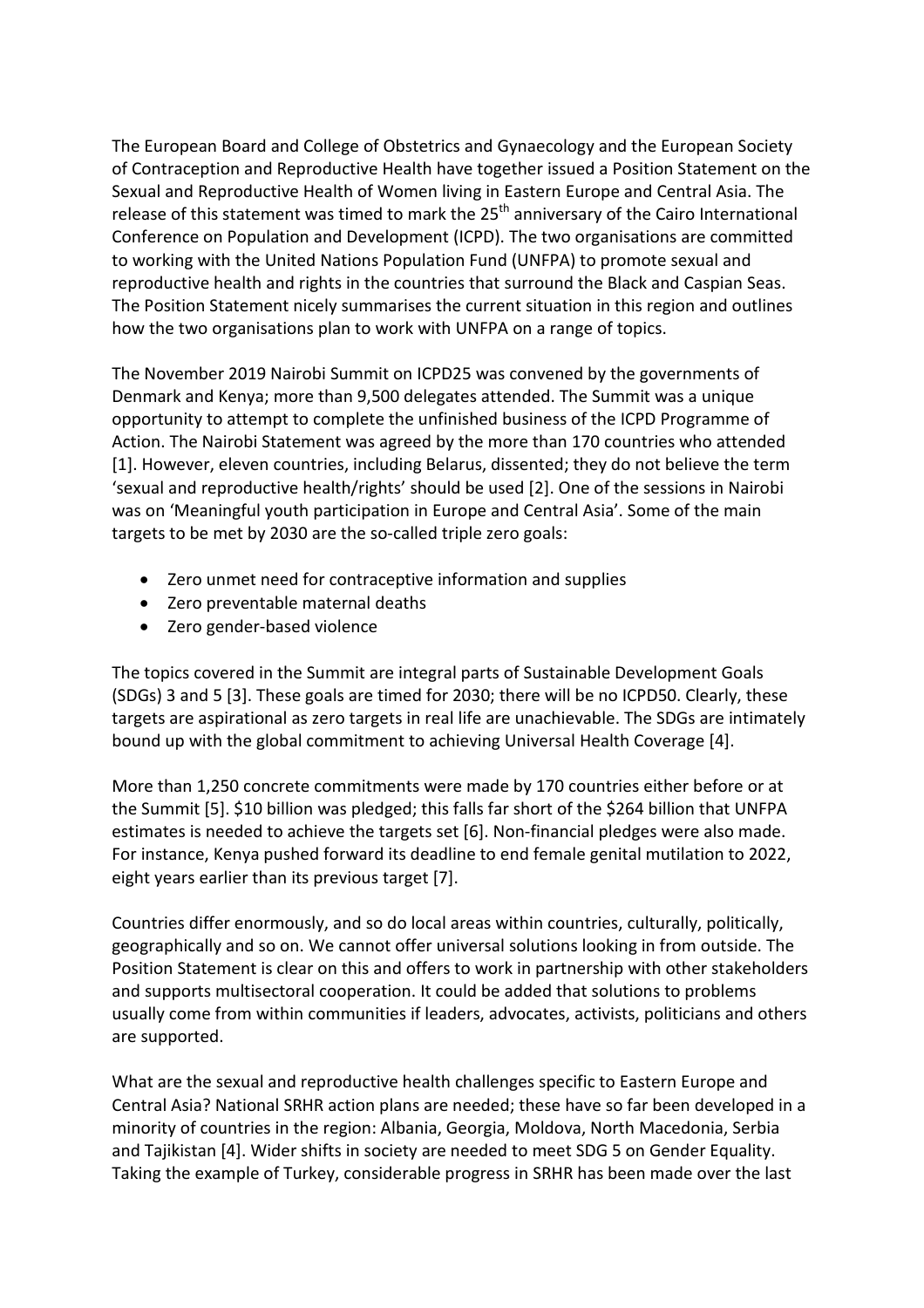35 years [8]. Professor Ayse Akin received a UNFPA award in Nairobi for her work since ICPD in Cairo [9]. Nevertheless, in Turkey, there is room for more progress. Thirty four percent of women aged 15 – 24 are not in employment, education or training compared to only 14% of men in the same age group; reports of intimate partner violence are relatively high; early marriage is quite high and few women who are in employment hold managerial positions [10].

Apart from in Central Asia, where the total fertility rate is 2.8 children, fertility is below replacement level in the region [10]. Unmet need for contraception is generally low, below 15% of women aged 15 – 49 in a union in some countries in the region but more than 15% in others [11]. However, the countries of South Eastern Europe stand out from others in the region as they have a lower proportion of women whose demand for contraception has been satisfied and a higher prevalence of use of the relatively ineffective method of coitus interruptus [10]. Women and men need access to the full range of contraceptives; it is not ethical for the State to preferentially promote long-acting reversible contraception over other methods. Maternal deaths per 100,000 live births remain somewhat higher in Central Asia, at a figure of 24, than in Europe which has a rate of 10, even though both indicators have been reduced by more than 50% since 2000 [12]. There is room for raising clinical standards but also making women feel welcome so that they will avail themselves of obstetric care. Contraception and abortion both contribute to saving lives [13]. There were two sessions devoted to abortion in Nairobi; one of the points made was that in Eastern Europe and Central Asia, in spite of good access to abortion services, dilatation and curettage is still the most commonly used surgical technique - despite the fact that it has not been recommended by the World Health Organization for more than two decades.

Comprehensive sexuality and reproductive health education for young people has not yet been widely implemented across the region [10]. Non-governmental organisations can play a key role in this. In other fields of endeavour, there are some inspiring examples of good work. AFEW International is an impressive network which works on improving SRH in the region by increasing access to prevention, treatment and care of people living with HIV [14]. Business Against Domestic Violence is a welcome private sector initiative in Turkey aimed at improving women's working environment and raising awareness of domestic violence [10, 15]. Turkey hosts the world's largest refugee population; many women benefit from the 39 Women and Girls Safe Spaces across the country [10, 16].

Role models can be extremely influential. For example, partnerships with football clubs have promoted gender equality, responsible fatherhood and non-violent communication within the family [10]. Stars such as TV personalities and supermodels can act as ambassadors and facilitate the countering of taboos, stigma and inequality. Also, hard-working activists on the ground can deliver huge beneficial effects. Nesime Salioska is a Roma advocate in North Macedonia who has persuaded her government to end child marriage by 2030 [17]. Maria Efrosinina is a UNFPA Ambassador representing the interests of young people in Ukraine [18]. Berina Bukva is an advocate for youth and gender issues in Bosnia and Herzegovina [19]. These three individuals and many others spoke with passion about their work at the Nairobi Summit.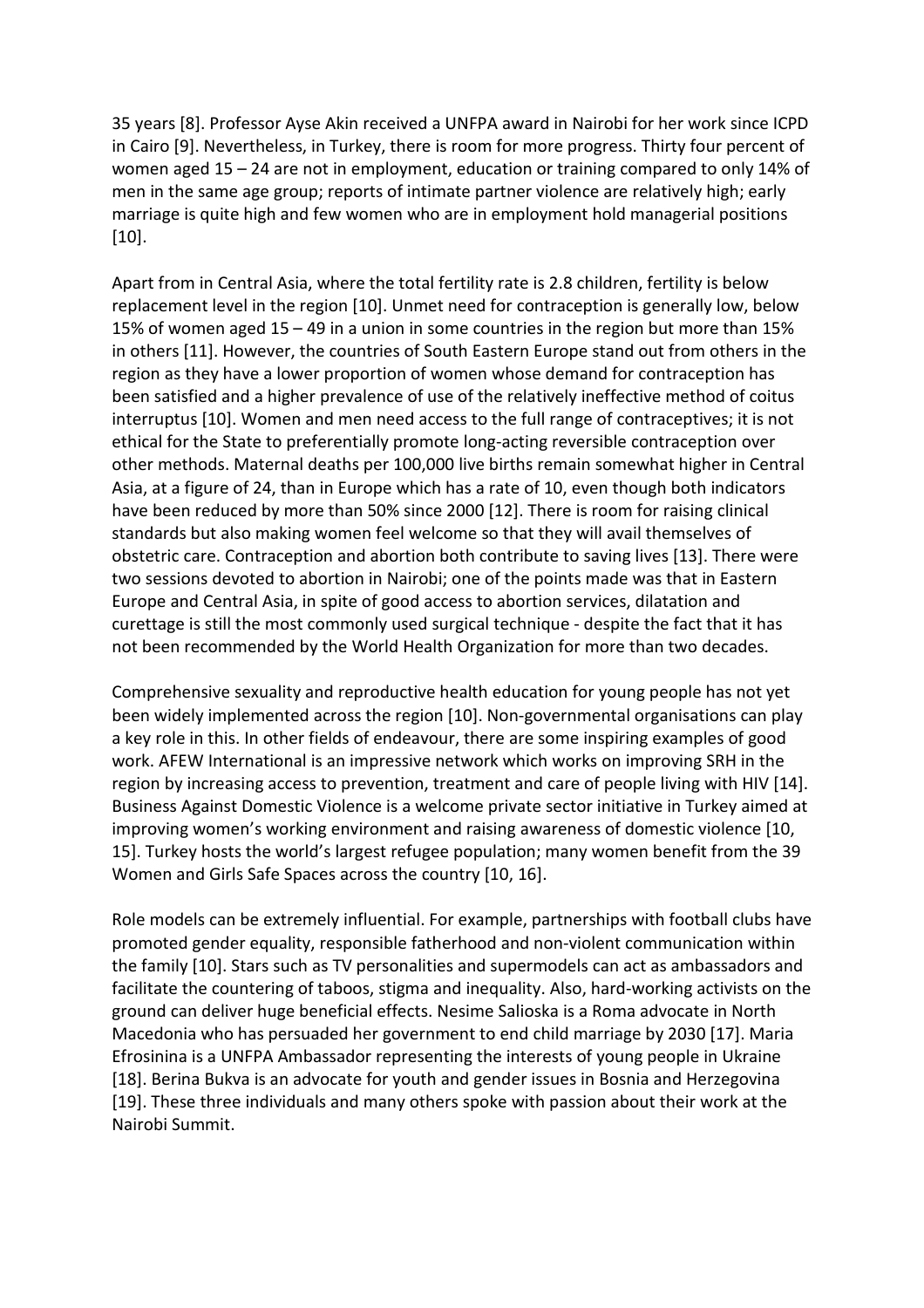Later in November 2019, the week-long annual meeting of the Academic Network for Sexual and Reproductive Health and Rights (ANSER) in Ghent devoted a whole day to Eastern Europe and Central Asia, in particular with respect to ICPD implementation [20]. ANSER insists that SRHR programmes are evidence-based and emphasises the importance of monitoring the adequacy and effectiveness of policies. The international youth peer education network Y-PEER was represented by Kristian Angeleski from North Macedonia [21]. Presentations at that meeting reinforced the importance of devising packages of essential SRHR interventions and the three cross-cutting principles of equity in access, quality of care and accountability [4].

In summary, it is certainly useful to set quantitative targets to be achieved in SRH. But, society is much more complex than being reduced to numbers. Laws and policies may need adjustment. Transformation and progress will not be possible unless the fundamentals are addressed: the patriarchy, gender inequality and poverty. Marginalised groups need to be identified, consulted and worked with to ensure socio-cultural acceptability of SRHR programmes. Young people are an especially important group to be engaged with. More can be achieved if several countries in the region take a multilateral approach, working collaboratively. As the Position Statement says, a multi-pronged approach is best.

## References

- 1. ICPD25. Nairobi Statement of ICPD25: accelerating the promise Nairobi: Ministry of Foreign Affairs, Republic of Kenya; Ministry of Foreign Affairs of Denmark; UNFPA; 2019. Available from: [http://www.nairobisummiticpd.org/content/icpd25](http://www.nairobisummiticpd.org/content/icpd25-commitments) **[commitments](http://www.nairobisummiticpd.org/content/icpd25-commitments)**
- 2. HHS. Joint statement on the Nairobi Summit on the ICPD25 Washington, DC: Department of Health & Human Services; 2019. Available from: [https://www.hhs.gov/about/agencies/oga/global-health-diplomacy/protecting-life](https://www.hhs.gov/about/agencies/oga/global-health-diplomacy/protecting-life-global-health-policy/joint-statement-on-the-nairobi-summit-on-the-icpd25.html)[global-health-policy/joint-statement-on-the-nairobi-summit-on-the-icpd25.html](https://www.hhs.gov/about/agencies/oga/global-health-diplomacy/protecting-life-global-health-policy/joint-statement-on-the-nairobi-summit-on-the-icpd25.html)
- 3. UN. Transforming our world: the 2030 agenda for sustainable development New York: United Nations; 2015; A/RES/70/1]. Available from: <https://sustainabledevelopment.un.org/post2015/transformingourworld>
- 4. UNFPA. Sexual and reproductive health and rights: an essential element of universal health coverage New York: UNFPA; 2018. Available from: [https://www.unfpa.org/sites/default/files/pub](https://www.unfpa.org/sites/default/files/pub-pdf/SRHR_an_essential_element_of_UHC_SupplementAndUniversalAccess_27-online.pdf)[pdf/SRHR\\_an\\_essential\\_element\\_of\\_UHC\\_SupplementAndUniversalAccess\\_27](https://www.unfpa.org/sites/default/files/pub-pdf/SRHR_an_essential_element_of_UHC_SupplementAndUniversalAccess_27-online.pdf) [online.pdf](https://www.unfpa.org/sites/default/files/pub-pdf/SRHR_an_essential_element_of_UHC_SupplementAndUniversalAccess_27-online.pdf)
- 5. Wright E. Nairobi Summit on ICPD25 ends with a clear path forward to transform the world for women and girls New York: UNFPA; 2019. Available from: [https://eeca.unfpa.org/en/news/nairobi-summit-icpd25-ends-clear-path-forward](https://eeca.unfpa.org/en/news/nairobi-summit-icpd25-ends-clear-path-forward-transform-world-women-and-girls-7)[transform-world-women-and-girls-7](https://eeca.unfpa.org/en/news/nairobi-summit-icpd25-ends-clear-path-forward-transform-world-women-and-girls-7)
- 6. Anonymous. This is how much it will cost to realize the world we want Nairobi: Ministry of Foreign Affairs, Republic of Kenya; Ministry of Foreign Affairs of Denmark; UNFPA; 2019. Available from: